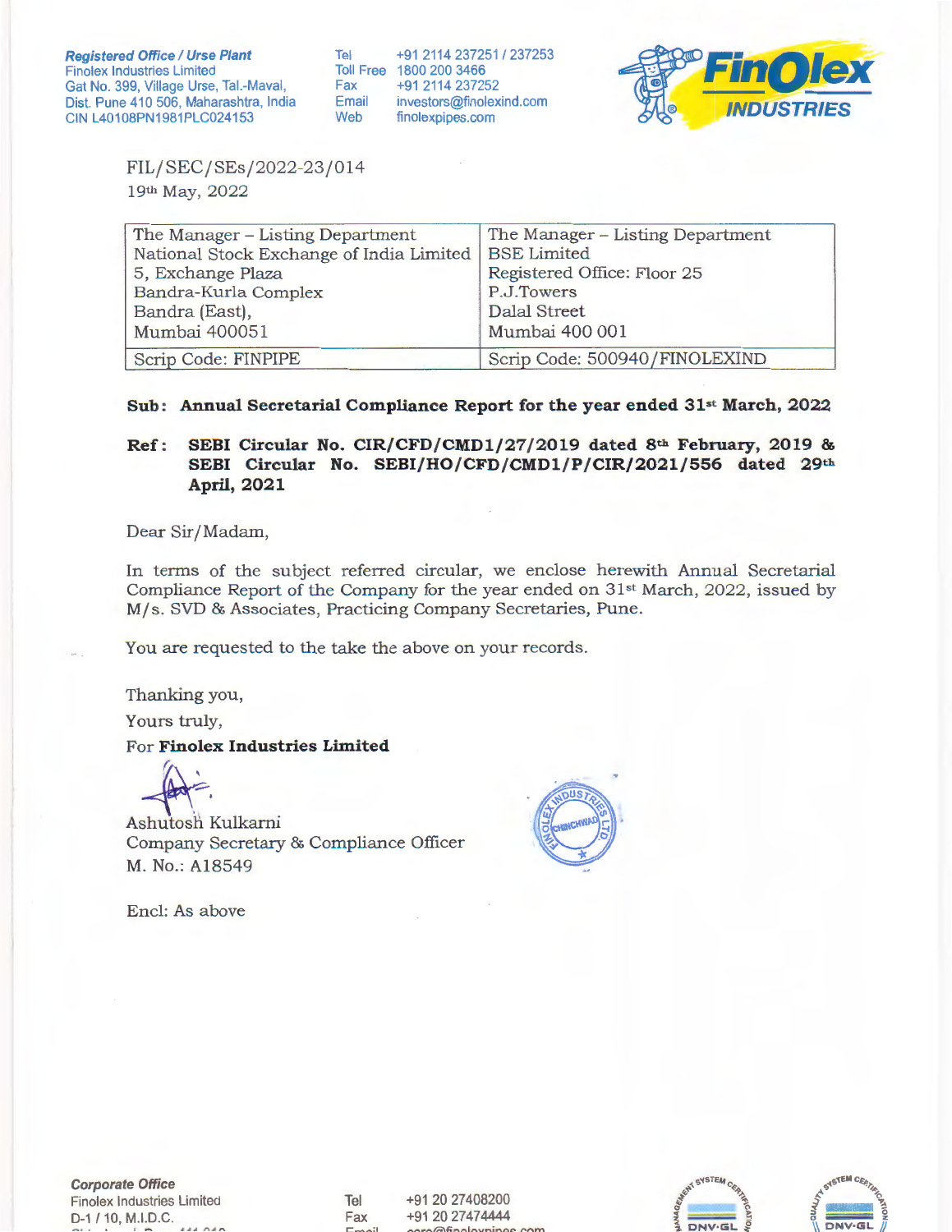

Company Secretaries

503, Ashok Sankul - II, Range Hill Road, Pune - 411 007 Ph. : 8484035465, E-mail: deulkarcs@gmail.com

Secretarial compliance report of Finolex Industries Limited for the year ended March 31, 2022

To,

The Members, Finolex Industries limited, Gat No.399, Village Urse, Taluka Mavai, District Pune - 410506.

We SVD & Associates, Company Secretaries, have examined:

- a) all the documents and records made available to us physically and through electronic mode, and explanations provided by Finolex Industries Limited ("the listed entity"),
- b) the filings/ submissions made by the listed entity to the stock exchanges,
- c) the website of the listed entity,
- d) any other document/ filing, as may be relevant, which has been relied upon to make this certification,

for the year ended March 31, 2022 ("Review Period"} in respect of compliance with the provisions of:

- a) the Securities and Exchange Board of India Act, 1992 {"SEBI Act"} and the Regulations, circulars, guidelines issued thereunder; and
- b) the Securities Contracts (Regulation) Act, 1956 ("SCRA"), rules made thereunder and the Regulations, circulars, guidelines issued thereunder by the Securities and Exchange Board of India ("SEBI");

The specific Regulations, whose provisions and the circulars/ guidelines issued thereunder, have been examined, include: -

- a) Securities and Exchange Board of India {Listing Obligations and Disclosure Requirements) Regulations, 2015 ("LODR");
- b) Securities and Exchange Board of India (Issue of Capital and Disclosure Requirements), Regulations,2018 (not applicable to the Company during the Review Period);
- c) Securities and Exchange Board of India (Substantial Acquisition of Shares and Takeovers) Regulations, 2011;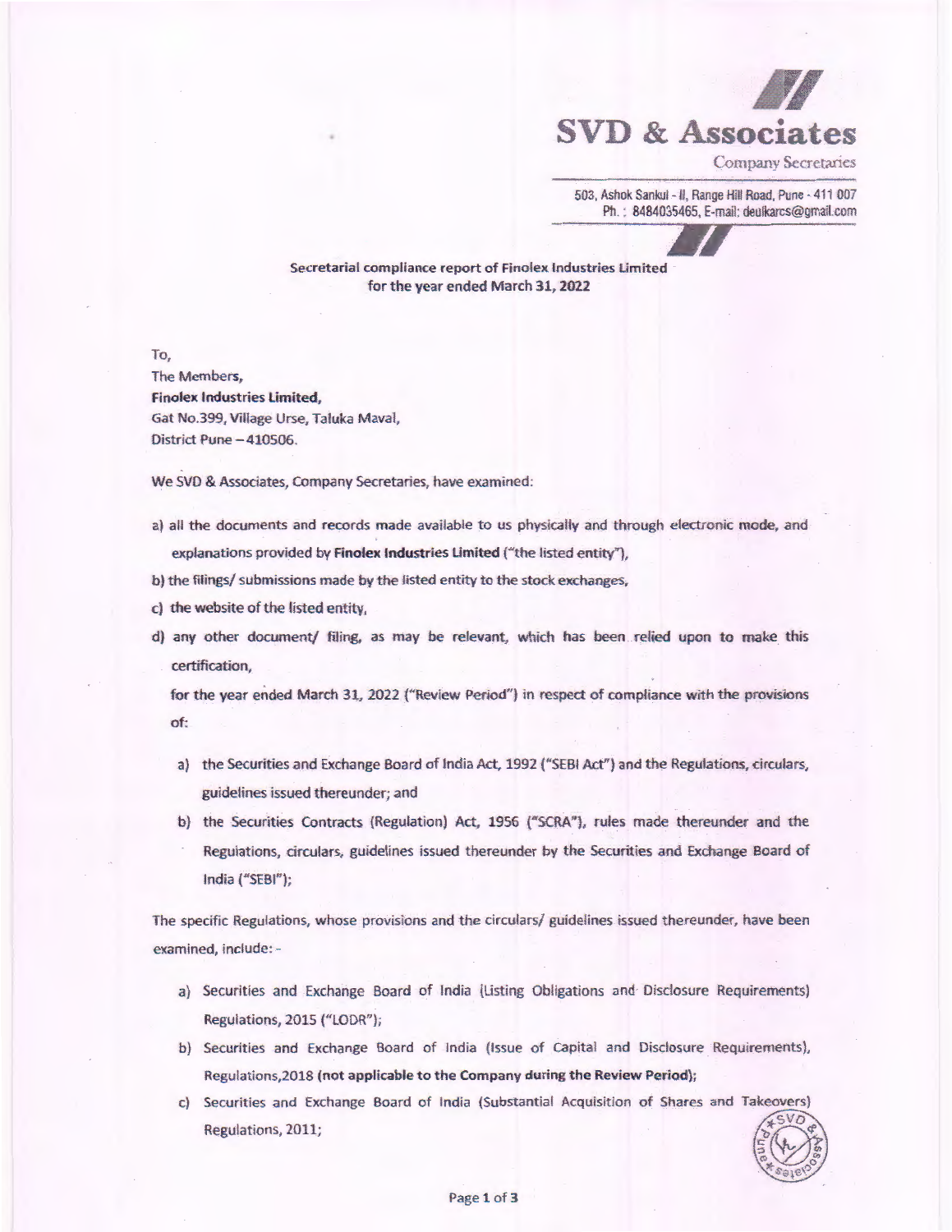- d) Securities and Exchange Board of India {Buy-Back of Securities) Regulations, 2018 (not applicable to the Company during the Review period};
- e) Securities and Exchange Board of India (Share Based Employee Benefits) Regulations, 2014 upto August 12, 2021. The Securities and Exchange Board of lndia (Share Based Employee Benefits and Sweat Equity) Regulations, 2021 with effect from August 13, 2021;
- f} Securities and Exchange Board of India (Issue and listing of Debt Securities) Regulations, 2008upto August 15, 2021. The Securities and Exchange Board of India {Issue and Listing of Non-Convertible Securities} Regulations 2021 with effect from August 16, 2021 (not applicable to the Company during the Review period);
- g) Securities and Exchange Board of India (Issue and Listing of Non-Convertible and Redeemable Preference Shares) Regulations,2013 upto August 15, 2021. The Securities and Exchange Board of India (Issue and listing of Non-Convertible Securities) Regulations, 2021 with effect from August 16, 2021(not applicable to the Company during the Review period);
- h) Securities and Exchange Board of India (Prohibition of Insider Trading) Regulations, 2015;
- i) Securities and Exchange Board of India (Depositories and Participant) Regulation, 2018;

and circulars/ guidelines issued thereunder;

and based on the above examination, we hereby report that, during the Review Period:

(a) The listed entity has complied with the provisions of the above Regulations and circulars/ guidelines issued thereunder, except in respect of matters specified below: -

| Sr. | <b>Compliance Requirement</b>         | <b>Deviations</b> | <b>Observations/ Remarks</b> |
|-----|---------------------------------------|-------------------|------------------------------|
|     | No. (Regulations/Circulars/guidelines |                   | the Practicing               |
|     | including specific clause)            |                   | <b>Company Secretary</b>     |
|     |                                       |                   | NH                           |

- (b) The listed entity has maintained proper records under the provisions of the above Regulations and circulars/ guidelines issued thereunder in so far as it appears from our examination of those records.
- (c) The following are the details of actions taken against the listed entity/ its promoters/ directors/ material subsidiaries either by SEBI or by Stock Exchanges (including under the Standard Operating Procedures issued by SEBI through various circulars) under the aforesaid Acts/ Regulations and circulars/ guidelines issued thereunder:

| Sr.<br>No. | <b>Action taken by</b> | <b>Details of violation</b> | taken E.g. fines,<br>letter,<br>warning<br>debarment, etc. | Details of action Observations/remarks<br>the<br>Practicing<br>of<br>Company Secretary, if<br>any |
|------------|------------------------|-----------------------------|------------------------------------------------------------|---------------------------------------------------------------------------------------------------|
|            | <b>NIL</b>             | <b>NIL</b>                  | <b>NIL</b>                                                 | <b>NIL</b>                                                                                        |